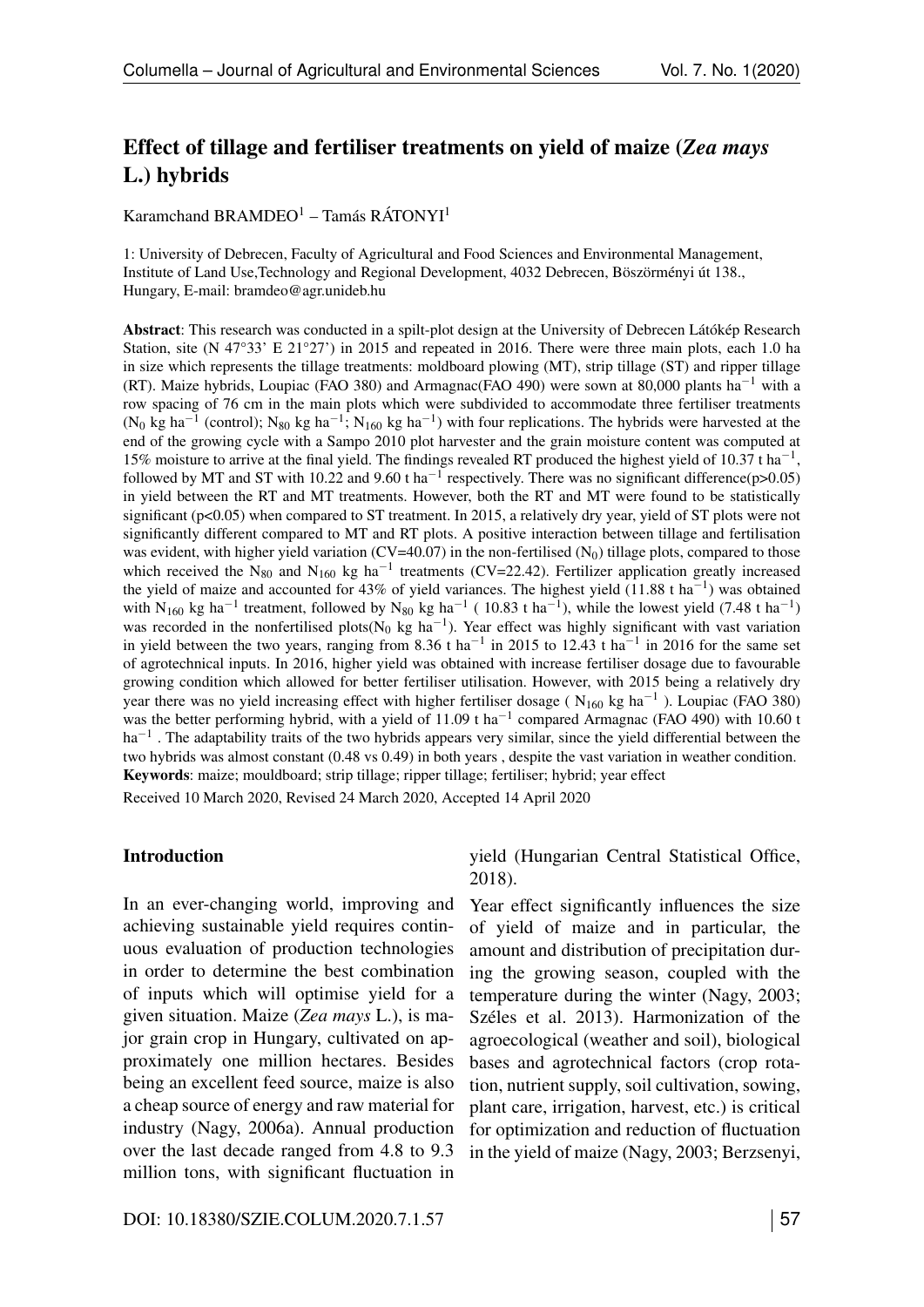2010; Berzsenyi et. al. 2011; Sárvári and Bene, 2012; Pepó and Csajbók, 2013 ).

Tillage is central to the agrotechnical factors which modifies soil structure by changing its physical properties, such as soil moisture content, bulk density and penetration resistance. These changes in soil physical properties, as a result of different tillage practices, influenced seedling emergence, plant population density, root distribution and crop yield (Khan et al., 2001; Iqbal, et al., 2013; Khurshid et al., 2006; Rashidi and Keshavarzpour, 2007).

The effects of basic soil tillage are largely modified yearly by the various levels of water supply (Nagy, 2006a). Under extremely dry conditions the final yield of maize was significantly affected by the soil tillage system (Kristo et al., 2013; Memon et al., 2012). Soil tillage systems had different effects on the preservation of the soil moisture contents, which significantly affected maize yield (Simić et al. 2009) and the most important goals of tillage include preserving the favourable soil attributes and alleviating circumstances leading to detrimental processes (Birkás, 2010).

In Hungary, changing climatic condition and increase frequency of drought years are paving way for alternative tillage methods which can conserve on soil moisture, minimise soil erosion and optimize yield (Birkás, 2015). Mouldboard plowing has been the common tillage practice in Hungary in maize production technology. It provides good depth and improves the water storage capacity of the soil (Nagy,2006a). However, this tillage practice offers minimal soil surface protection with crop residue and has high potential for moisure loss and soil erosion (Birkás, 2010).

Strip tillage (ST) and ripper tillage (RT) are two alternatives which have been identified for evaluation in this research. Unlike the moldboard plow , strip and ripper imple-

ments do not completely invert the soil and leaves a higher percentage of the soil surface covered by crop residue. The potential for erosion and moisture loss is therefore considerably less than that of moldboard plowing. Besides, ripper tillage reportedly loosens more soil, compared to conventional and zero tillage and allows for greater aeration and water retention capacity, which are favourable for plant growth (Memon et al. 2012).

Rátonyi et al.(2014) reported higher moisture retention in the soil profile of ST and RT in Hungary, compared to the conventional MT tillage and posited that maize yield in ST treatment can reach similar level as yields of maize in conventional MT treatment on chernozem soil in Hungary. On sites with root-restricting soil layers, deep tillage effects were 20% higher than at sites without such layers (Kuhlmann et al., 1989; Kirkegaard et al., 2007). Successful deep tillage requires soil water content to be below the plastic limit from the topsoil to the maximum tillage depth (Borchert, 1975; Eck and Unger, 1985). In addition to appropriate selection of tillage operations, the improvement in average yield per hectare can be obtained if soil fertility is maintained through proper dose, application method and use of organic and inorganic fertilizers (Mermon et al. 2012). Under favourable conditions fertilisation could improve yield up to 50%, however in excessively dry years, it does not have any yield increasing effect (Pepó, 2007).

The findings of this research will add to the body of knowledge gained from similar research and will serve as an effective tool to analyse trends, generate model and predict the most suitable crop production technologies which can be applied, in order to reduce fluctuation in yields and achieve production sustainability.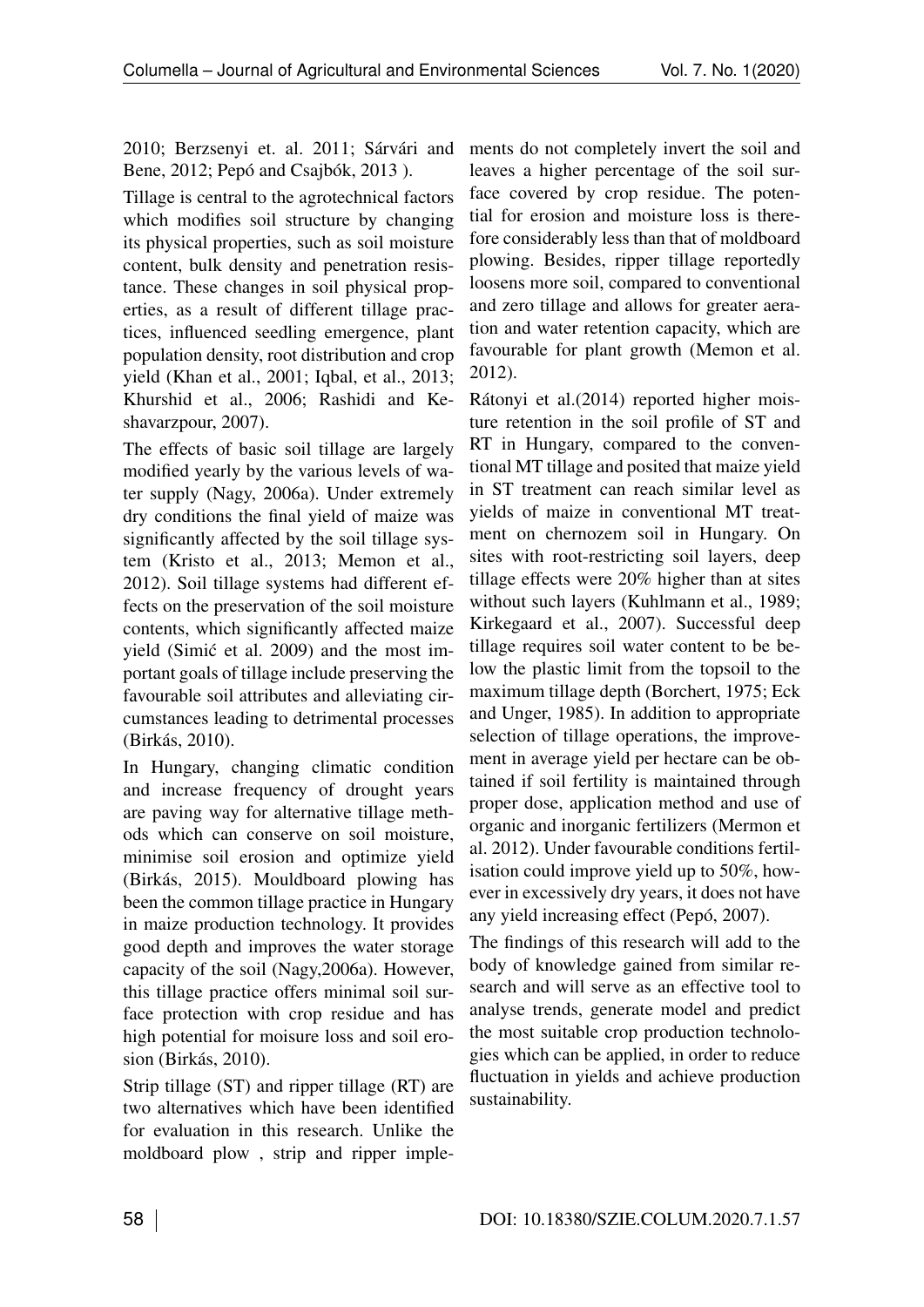|                             |  |  |                     | Temperature $(^{\circ}C)$                                           |      |      |                 |     |        |
|-----------------------------|--|--|---------------------|---------------------------------------------------------------------|------|------|-----------------|-----|--------|
| Year                        |  |  |                     | Jan Feb Mar Apr May Jun Jul Aug                                     |      |      | Sep Oct Nov Dec |     |        |
| 2015                        |  |  |                     | 1.69 2.00 6.84 11.19 16.10 20.31 23.38 23.33 17.77 10.44 7.06 2.61  |      |      |                 |     |        |
| 2016                        |  |  |                     | -0.64 5.99 7.15 12.88 16.35 21.15 22.50 20.76 18.55 9.86 5.26 -0.38 |      |      |                 |     |        |
| 30-year mean $-2.6$ 0.2 5.0 |  |  | 10.7 15.8 18.7 20.3 |                                                                     | 19.6 | 15.8 | 10.3            | 4.5 | $-0.2$ |

| Table 1. Monthly temperature( $\degree$ C) for the examined period (2015-2016). |  |  |  |
|---------------------------------------------------------------------------------|--|--|--|
|---------------------------------------------------------------------------------|--|--|--|

### Materials and Methods

The experiment was conducted at the Látókép Research Station Site (N 47°33' E 21°27') of the University of Debrecen in 2015 and repeated in 2016. The soil type was calcareous chernozem soil, consisting of 11% sand, 65% silt and 24% clay in the upper soil layers , with a near neutral pH value ( $pH_{KC} = 6.46$ ). It has a humus content of 2.8% and humus depth of approximately 80 cm, with good water holding capacity.

The experiment was set up in a split-plot design with three main plots, each 1.0 ha in size  $(37 \times 272 \text{ m})$  which represents the tillage treatments: Moldboard plowing (MT) – 30 cm depth; Strip tillage  $(ST) - 30$  cm depth; Ripper tillage  $(RT) - 45$  cm depth. The main plots were subdivided to accommodate three fertiliser treatments ( $N_0$  kg ha<sup>-1</sup> (control);  $N_{80}$  kg ha<sup>-1</sup>; N<sub>160</sub> kg ha<sup>-1</sup>) with four replications.

Maize hybrids, Loupiac (FAO 380) and Armagnac (FAO 490) were sown with 80,000 plants ha<sup>-1</sup> with a row spacing of 76 cm. The crop was harvested at the end of the growing cycle with a Sampo 2010 plot harvester and the grain moisture content was adjusted to 15% moisture to arrive at the final yield. Yield data were analyzed using IBM SPSS-26.0 and treatment means were compared using the Fisher's least significant difference  $(LSD)$  test ( $p<0.05$ ).

Monthly temperature (Table [1\)](#page--1-0) and precipitation (Figure [1\)](#page-7-0) and were recorded for the period 2015-2016 and compared to the 30 year mean. Precipitation during the vegetative period (April to September) was 303.8 mm and 449.9 mm for 2015 and 2016 respectively, against a 30 year mean of 345.1 mm.

### Results and Discussion

Cropyear interaction was highly significant with vast variation in yield between the two years, ranging from 8.36 t ha<sup>-1</sup> in 2015 to 12.43 t ha<sup>-1</sup> in 2016 for the same set of agrotechnical inputs. Analysis of the meteorological data for the two years (2015 & 2016 ), revealed major differences, especially the amount and distribution of rainfall during the growing season (April-Sept). According to Nagy (2006a) the most critical period of the growing season in Hungary is between flowering and fertilization (15th July – 15th August) and a period of 3 to 4 days of severe moisture stress at this time can easily reduce final grain yields by 30 percent (Lamm, 2003).

Rainfall in 2015 (303.8 mm) was below the 30-year mean (345.1mm) and specifically in the month of July when the reproductive phase commenced (Figure [1\)](#page-7-0). Unlike 2015, there was adequate rainfall throughout the growing season of 2016, as a result, the yield gain in 2016 was  $4.07$  t ha<sup>-1</sup>. Significant effects of the year on the yield and its components were observed very often in long-term field studies due to differences in precipitation and grow degree days accumulation during the vegetative period of maize (Wilhelm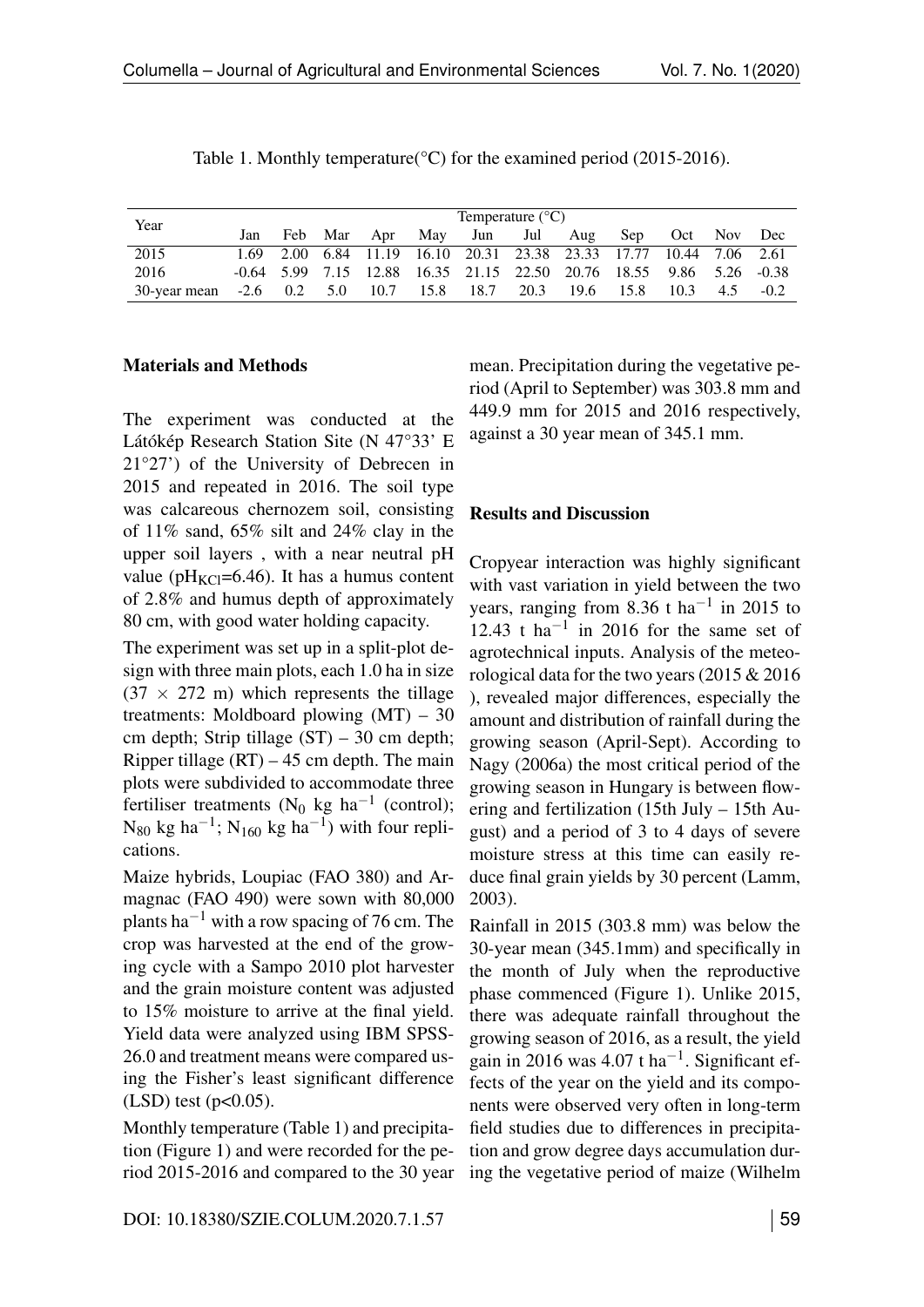

Figure 1. Monthly precipitation for the examined period (mm) (Debrecen 2015-2016).

and Wortmann, 2004; Boomsma et al. 2010). Weather regulates heat and moisture supply of the crop environment and therefore has an effect on material transformation, fertilizer efficiency and nutrient uptake by plants (Kovács, 1982; Nagy, 1996).

Based on results of long-term experiment, Nagy, (2006b) observed that higher yields were always accompanied by higher precipitation but low yield was not always accompanied by the lowest amount of precipitation. It was evident that the effect of the year (Figure [2\)](#page-7-1) and fertilization (Table [2\)](#page--1-1) on yield of maize was highy significant compared to tillage.

The effect size of tillage on yield of maize was 2.2% for the examined period(2015- 2016), compared to fertilizer and year effect with 43.6 and 53.4% respectively. Among the three tillage treatments, ripper tillage (RT) had the highest average yield (10.37 t ha<sup>-1</sup>) followed by mouldboard plowing (MT) and strip tillage(ST) with 10.22 and  $9.60$  t ha<sup>-1</sup>, respectively. Yield difference between RT and MT was not statistically significant (p>0.05), as compared to ST (Table [3\)](#page--1-2).

Although the average yield of strip tillage(ST) was lowest over the two-year period, in 2015, a relatively dry year, the yield of ST treatment ( $8.27$  t ha<sup>-1</sup>) varied less than 2% when compared to the MT  $(8.41 \text{ t} \text{ ha}^{-1})$ and RT( $8.42$  t ha<sup>-1</sup>) treatments. It is evident that yield of maize in ST can reach comparable level as maize in the conventional MT, especially under drier condition. Roger et al. (2007) reported that in persistently dry conditions, strip-tilled maize performed better than maize planted with conventional tillage because of better soil moisture conservation. Similar observations were made by Birkás (2010) and Ratónyi et al. (2014).

According to Nagy (1996) & Fenyves (1997) the depth and method of tillage do not significantly influence the yield of maize on well structured soil. It can be inferred based on the results of our tillage treatments, that soil at the experimental site possess good attributes and may not be the ideal location to evaluate the effectiveness of various tillage treatments. Schneider et al., ( 2014) , found that the yield gains of deep tillage were strongly dependent on site-specific condition and sites with root-restricting soil layers, deep tillage effects were generally 20% higher than at sites without such layers.

A holistic approach will be needed when selecting the most appropriate tillage method since fuel consumption , machine productivity, time and labour are all likely to be varied, inaddition to the yield, and therefore the method with the highest yield gain may not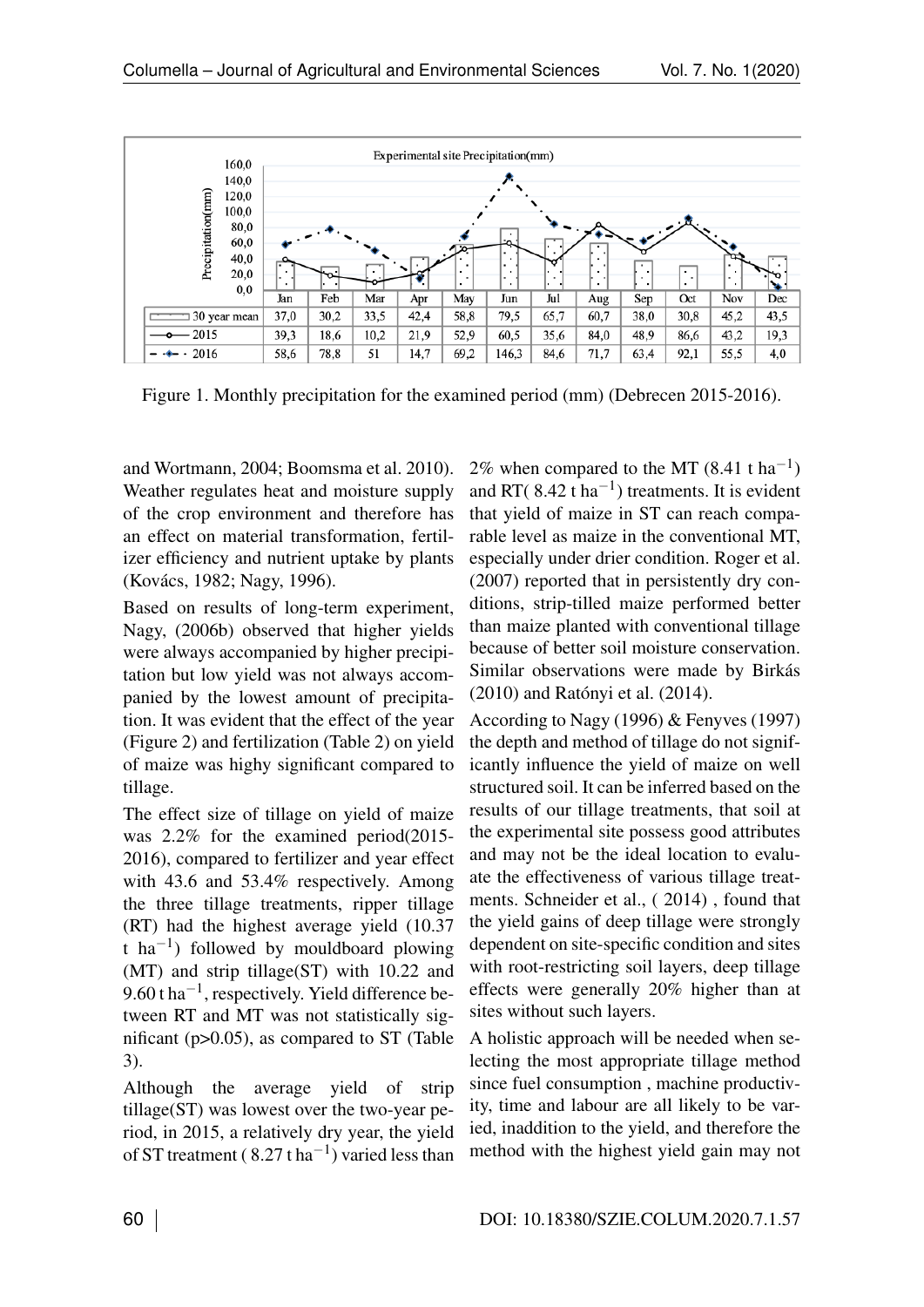

Figure 2. Yield of maize for the tillage and fertiliser treatments (2015-2016) (MT-Mouldboard tillage; RT-Ripper tillage; ST-Strip tillage).

|  |  |  |  | Table 2. Analysis of variance: Tests of Between-Subjects Effects. |
|--|--|--|--|-------------------------------------------------------------------|
|--|--|--|--|-------------------------------------------------------------------|

| Dependent variable. Tient                                          |                            |                |             |           |      |
|--------------------------------------------------------------------|----------------------------|----------------|-------------|-----------|------|
| Source                                                             | Type III Sum of<br>Squares | df             | Mean Square | F         | Sig. |
| Corrected Model                                                    | 6255.982 <sup>a</sup>      | 35             | 178.742     | 48.380    | .000 |
| Intercept                                                          | 93539.493                  | 1              | 93539.493   | 25318.145 | .000 |
| Year                                                               | 3484.418                   | 1              | 3484.418    | 943.120   | .000 |
| Fertilization                                                      | 2526.592                   | 2              | 1263.296    | 341.934   | .000 |
| Tillage                                                            | 52.366                     | $\overline{2}$ | 26.183      | 7.087     | .001 |
| Hybrid                                                             | 10.991                     | 1              | 10.991      | 2.975     | .085 |
| Year * Fertilization                                               | 60.586                     | $\overline{2}$ | 30.293      | 8.199     | .000 |
| Year * Tillage                                                     | 44.888                     | $\overline{2}$ | 22.444      | 6.075     | .002 |
| Year * Hybrid                                                      | 4.260                      | 1              | 4.260       | 1.153     | .283 |
| Fertilization * Tillage                                            | 13.674                     | 4              | 3.418       | .925      | .449 |
| Fertilization * Hybrid                                             | 3.359                      | 2              | 1.679       | .455      | .635 |
| Tillage * Hybrid                                                   | 5.975                      | $\overline{2}$ | 2.988       | .809      | .446 |
| Year * Fertilization * Tillage                                     | 30.408                     | 4              | 7.602       | 2.058     | .085 |
| Year * Fertilization * Hybrid                                      | .558                       | $\overline{2}$ | .279        | .076      | .927 |
| Year * Tillage * Hybrid                                            | 11.290                     | $\overline{2}$ | 5.645       | 1.528     | .218 |
| Fertilization * Tillage * Hybrid                                   | 1.614                      | 4              | .404        | .109      | .979 |
| Year * Fertilization * Tillage * Hybrid                            | 5.001                      | 4              | 1.250       | .338      | .852 |
| Error                                                              | 3059.099                   | 828            | 3.695       |           |      |
| Total                                                              | 102854.574                 | 864            |             |           |      |
| Corrected Total                                                    | 9315.081                   | 863            |             |           |      |
| (70.6111)<br>- -1<br>$\mathbf{D}$ - $\ldots$ $\ldots$ $\mathbf{J}$ | $\epsilon$ = 0)            |                |             |           |      |

Dependent Variable: Yield

a. R squared = .672 (Adjusted R squared = .658)

necessarily be the most economical one. It cannot be evaluated on the basis of a sinis the expressed views of several researchers, gle season and that long-term experiments of that the effects of tillage systems on yield many years are required.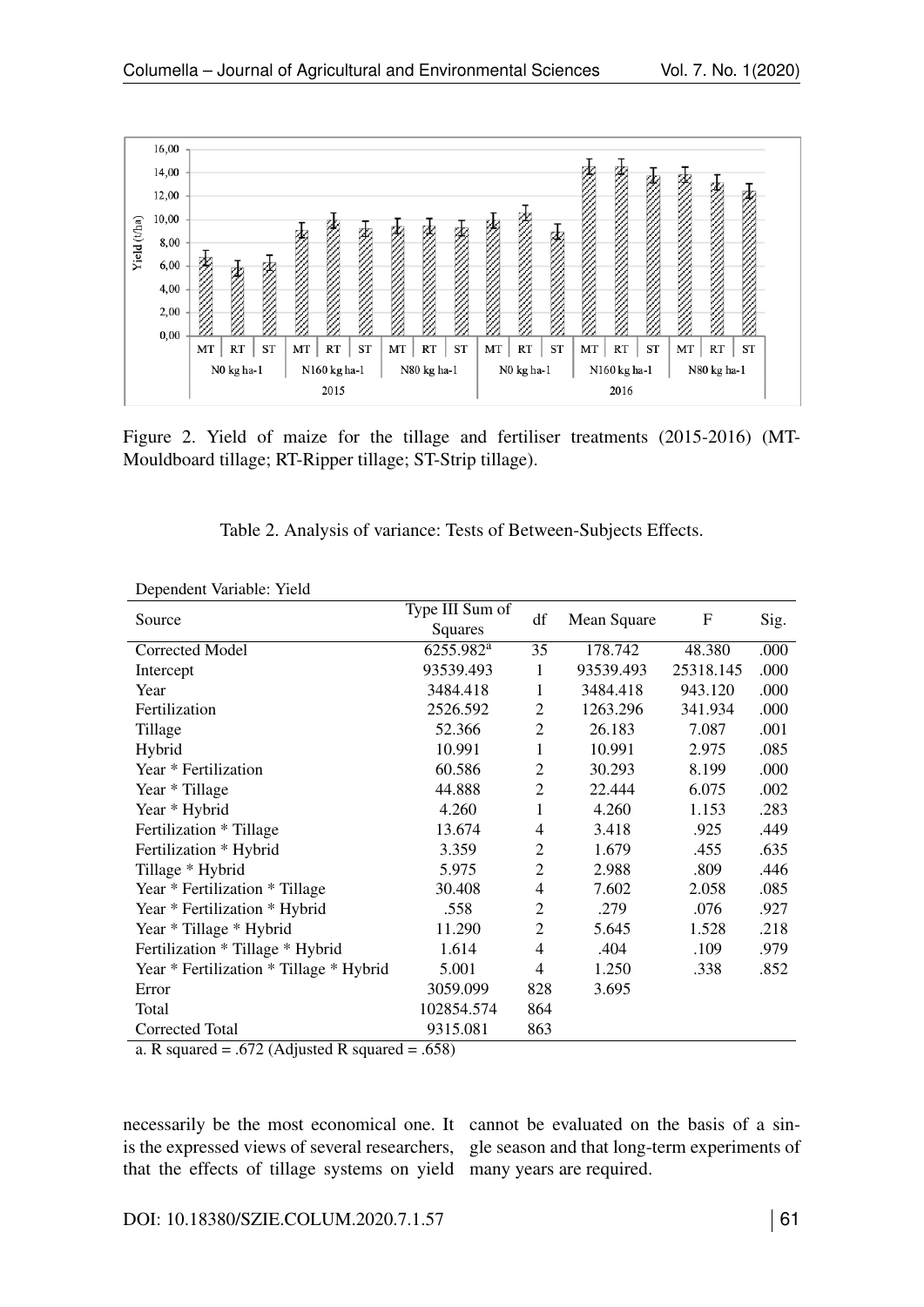| <b>LSD</b>    |               |                       |            |      |                         |                         |  |
|---------------|---------------|-----------------------|------------|------|-------------------------|-------------------------|--|
| $(I)$ Tillage | $(J)$ Tillage | Mean Difference (I-J) | Std. Error | Sig. | 95% Confidence Interval |                         |  |
|               |               |                       |            |      |                         | Lower Bound Upper Bound |  |
| МT            | SТ            | $.60*$                | .130       | .000 | .35                     | .86                     |  |
|               | RT            | .00                   | .130       | .995 | $-.25$                  | .26                     |  |
| <b>ST</b>     | МT            | $-.60*$               | .130       | .000 | $-.86$                  | $-.35$                  |  |
|               | RT            | $-.60*$               | .130       | .000 | $-.86$                  | $-.35$                  |  |
| <b>RT</b>     | MT            | .00                   | .130       | .995 | $-.26$                  | .25                     |  |
|               | ST            | $.60*$                | .130       | .000 | .35                     | .86                     |  |

| Table 3. Analysis of variance: Tests of Between-Subjects Effects. |  |  |  |
|-------------------------------------------------------------------|--|--|--|
|                                                                   |  |  |  |

Based on observed means.

Dependent Variable: Yield

The error term is Mean Square(Error) =  $3.660$ .

\*. The mean difference is significant at the .05 level.

| Dependent Variable: Yield |  |
|---------------------------|--|
| LSD <sub>.</sub>          |  |

| (I) Fertilization    | (J) Fertilization    | Mean Difference (I-J) | Std. Error | Sig. | 95% Confidence Interval<br><b>Upper Bound</b><br>Lower Bound |         |
|----------------------|----------------------|-----------------------|------------|------|--------------------------------------------------------------|---------|
|                      |                      |                       |            |      |                                                              |         |
|                      | 80 kg N/ha           | $-3.22*$              | .130       | .000 | $-3.48$                                                      | $-2.97$ |
| $0 \text{ kg } N/ha$ | 160 kg N/ha          | $-3.79*$              | .130       | .000 | $-4.05$                                                      | $-3.54$ |
|                      | $0 \text{ kg } N/ha$ | $3.22*$               | .130       | .000 | 2.97                                                         | 3.48    |
| 80 kg N/ha           | 160 kg N/ha          | $-.57*$               | .130       | .000 | $-.83$                                                       | $-.32$  |
| 160 kg N/ha          | 0 kg N/ha            | $3.79*$               | .130       | .000 | 3.54                                                         | 4.05    |
|                      | 80 kg N/ha           | $.57*$                | .130       | .000 | .32                                                          | .83     |
|                      |                      |                       |            |      |                                                              |         |

Based on observed means.

The error term is Mean Square(Error) = 3.660.

\*. The mean difference is significant at the .05 level.

Fertilizer application significantly increased the yield of maize and accounted for 43% of yield variances. Yield differences between fertilizer treatments was highly significant (Table [4\)](#page--1-3). The highest yield  $(11.88 \text{ t} \text{ ha}^{-1})$ was obtained with  $N_{160}$  kg ha<sup>-1</sup> treatment, followed by N<sub>80</sub> kg ha<sup>-1</sup> ( 10.83 t ha<sup>-1</sup>), while the lowest yield  $(7.48 \text{ t} \text{ ha}^{-1})$  was recorded in the nonfertilised plots( $N_0$  kg  $ha^{-1}$ ).

A positive interaction between tillage and fertilisation was observed, with higher yield variation (CV=40.07) in the non-fertilised  $(N_0)$  tillage plots, compared to those which  $ha^{-1}$ ). Similar observation was made by

received the N<sub>80</sub> and N<sub>160</sub> kg ha<sup>-1</sup> treatments (CV=22.42). Similar observations were made by Győrffy, (1976) who postulated that effects of tillage depth as well as the number of interventions are reduced or compensated for by fertilization.

In 2016, higher yield was obtained with increase fertiliser dosage due to favourable growing condition which allowed for better fertiliser utilisation. However, 2015 being a relatively dry year with less than optimum water supply, there was no yield increasing effect with higher fertiliser dosage  $(N_{160}$  kg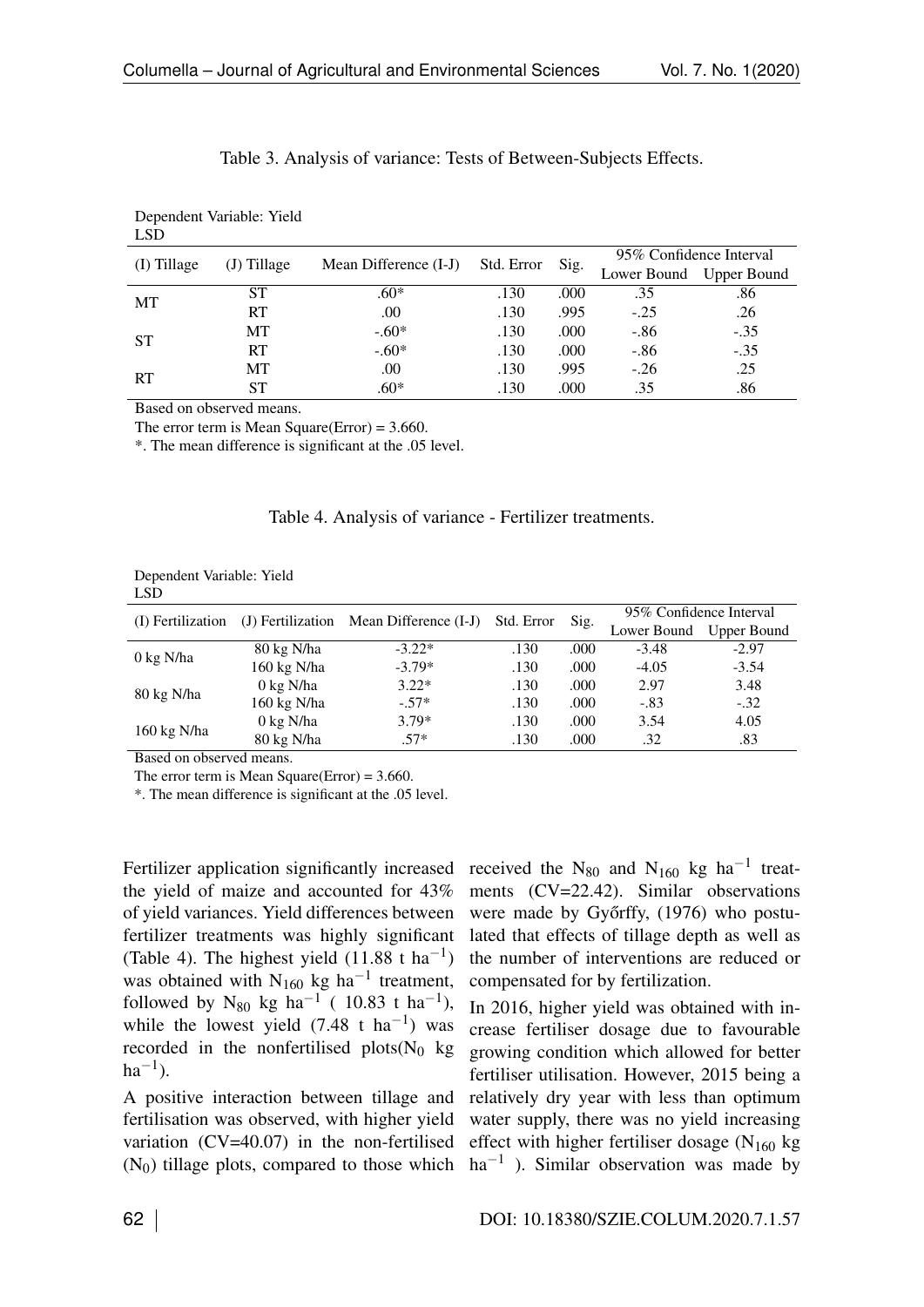

Figure 3. Yield of maize hybrids for the three fertiliser treatments (2015-2016).

Nagy (2006a, 2007) who concluded that a positive correlation exists between fertiliser and water suppy and both factors must be increased or decreased simulataneously inorder to realise optimum benefits. According to Berzsenyi & Dang (2003) in dry years, lower fertiliser dosage had higher stability while in wet years higher fertiliser dosage results in more stable yield.

Maize has high productivity, but it is very sensitive to the agroecological and agrotechnical conditions. When these conditions are optimal, the amount of yield is determined by the differences between the hybrids; but in the case of unfavourable weather conditions or shortcomings in the agrotechnique, the most important factor is the adaptability of the hybrids (Gardner et al. 1990; Marton et al. 2005).

Loupiac (FAO 380) was the better performing of the two hybrids, with an average yield of  $11.09$  t ha<sup>-1</sup> compared Armagnac (FAO 490) with 10.60 t  $ha^{-1}$ . The adaptability traits of the two hybrids appears to be very similar, since the yield differential between

the two hybrids was almost constant (0.48 vs 0.49) in both years , despite the vast variation in weather condition (Figure [3\)](#page--1-4).

## **Conclusions**

Loupiac (FAO 380) was the better performing hybrid compared to Armagnac (FAO 490). Lower dosage of fertiliser produced optimum results in drier year with limited water supply. Ripper tillage and strip tillage can be suitable alternatives for the conventional mouldboard tillage, especially in drier conditions. The best combination of treatments for optimum yield was Lopiac (FAO 380), cultivated under rip tillage (RT) with  $N_{80}$  kg ha<sup>-1</sup> fertiliser.

## Acknowledgements

The research was supported by the EFOP-3.6.3-VEKOP-16-2017-00008 project and co-financed by the European Union and the European Social Fund.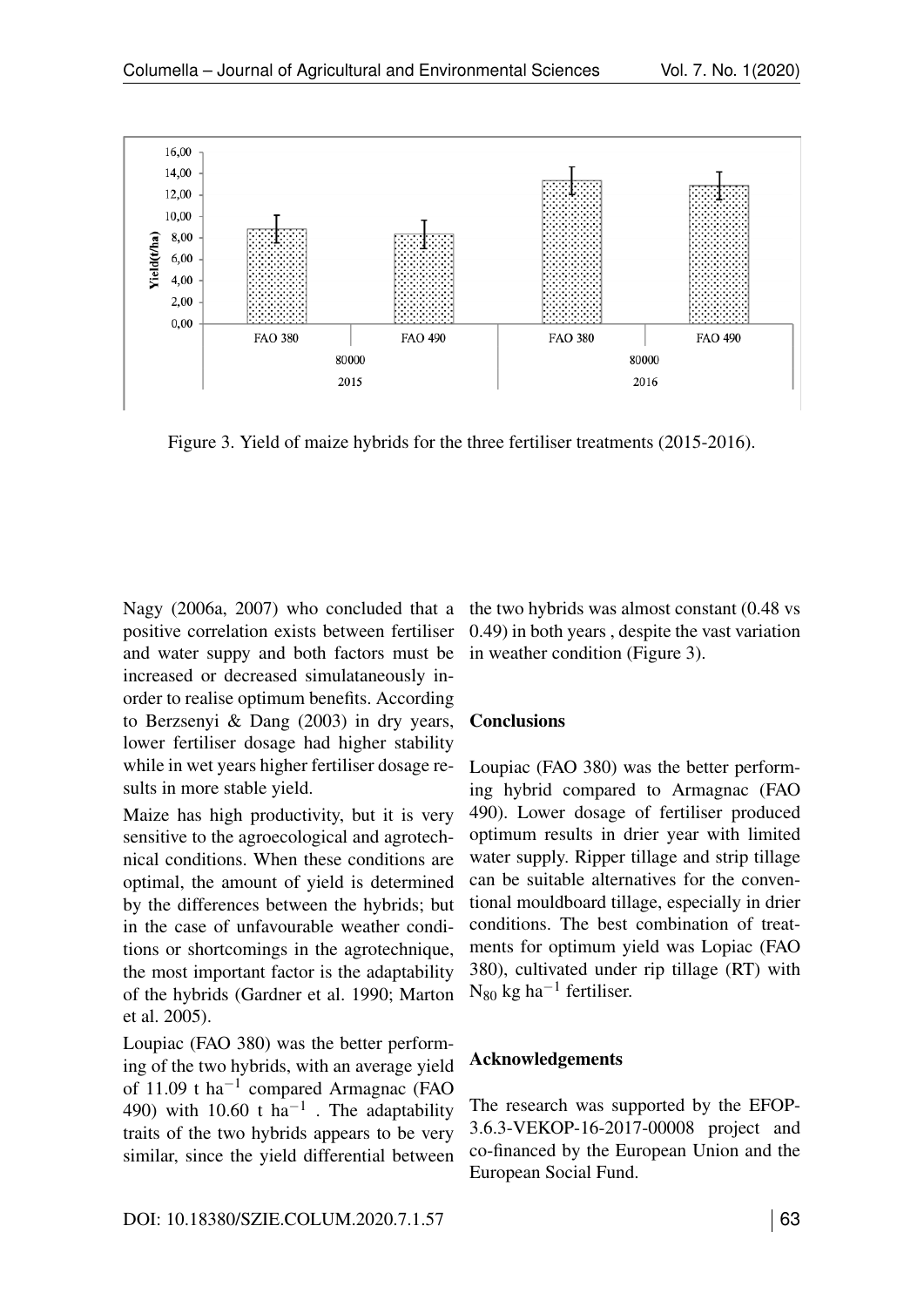#### References

Berzsenyi, Z. ( 2010): Significance of the 50-year-old Long-term Experiments in Martonvasar. Acta Agronomica Hungarica, 58(Suppl.), pp. 23–34 (2010) [https://doi.org/10.1556/AAgr.58.2010.](https://doi.org/10.1556/AAgr.58.%202010.Suppl.1.4) [Suppl.1.4](https://doi.org/10.1556/AAgr.58.%202010.Suppl.1.4)

Berzsenyi, Z., Dang, Q. L. ( 2003): Effect of N-fertilisation on the grain yield and N-fertiliser response of maize (*Zea mays* L.) Növénytermelés, 52, 389-408.

Berzsenyi, Z., Arendas,T., Bonis, P., Micskei, G., Sugár, E.(2011): Longterm effect of crop production factors on the yield and yield stability of maize (*Zea mays* L.) in different years. Acta Agronomica Hungarica. 2011. 59: 3, 191-200. p.<https://doi.org/10.1556/AAgr.59.2011.3.1>

Birkás, M. (2010). Long-term experiments aimed at improving tillage practices. Acta Agronomica Hungarica. 58. 75-81.<https://doi.org/10.1556/AAgr.58.2010.Suppl.1.11>

Birkás, M., Kisic, I., Mesic, M., Jug, D., Kende Z.(2015) Climate induced soil deterioration and methods for mitigation. Agriculturae Conspectus Scientificus, 80 (1), 17. [https://hrcak.srce.hr/](https://hrcak.srce.hr/151055) [151055](https://hrcak.srce.hr/151055)

<span id="page-7-0"></span>Boomsma, C.R., Santini, J. B., West, T.D., Brewer, J. C., McIntyre, L.M., Vyn, T.J. ( 2010): Maize grain yield responses to plant height variability resulting from crop rotation and tillage system in long-term experiment. Soil and Tillage Research, 106: 227-240. [https://doi.org/10.1016/j.still.](https://doi.org/10.1016/j.still.2009.12.006) [2009.12.006](https://doi.org/10.1016/j.still.2009.12.006)

Borchert, H.(1975): Relations of soil loosening effect to soil structure and Climate. German Soil Science Society 22, 201-206.

Eck, H.V., Unger, P.W.(1985): Soil profile modification for increasing crop production. In:Stewart, B.A. (Ed.), Advances in Soil Science. Springer, New York, pp. 65–100.

Fenyves,T. (1997): Effect of soil cultivation and fertilization on soil status and maize yields on a brown forest soil in Gödöllő. Növénytermelés, 46:289-298.

Gardner, F.P., Valle, R., McCloud, D.E. (1990): Yield characteristics of ancient races of maize compared to a modern hybrid. Agron. J., 82: 864-868 p. [https://doi.org/10.2134/agronj1990.](https://doi.org/10.2134/agronj1990.00021962008200050003x) [00021962008200050003x](https://doi.org/10.2134/agronj1990.00021962008200050003x)

Győrffy, B. (1976): Evaluation of maize yield in crop production factors. Releases of Agricultural Sciences. 35: 239-266.

<span id="page-7-1"></span>Hungarian Central Stats Office (2018):<www.ksh.hu.> ( 2019.01.16.)

Iqbal, M., Khan, A. G., Hassan, A., Islam, K. R. (2013): Tillage and Nitrogen Fertilization Impact on Irrigated Corn Yields, and Soil Chemical and Physical Properties Under Semiarid Climate. Journal of Sustainable Watershed Science & Management 1 (3): 90-98. [https://doi.org/10.5147/](https://doi.org/10.5147/jswsm.v1i3.140) [jswsm.v1i3.140](https://doi.org/10.5147/jswsm.v1i3.140)

Khan, F.U.H., Tahir, A.R., Yule, I.J. (2001): Intrinsic implication of different tillage practices on soil penetration resistance and crop growth. Int. J. Agric. Biol., 1: 23–6.

Khurshid, K., Iqbal, M., Arif, M. S., Nawaz, A.( 2006): Effect of tillage and mulch on soil physical properties and growth of maize. Int. J. Agri. Biol., 8: 593-596.

Kirkegaard, J.A., Lilley, J.M., Howe, G.N., Graham, J.M.(2007): Impact of subsoil water use on wheat yield. Aust. J. Agric. Res. 58, 303–315.<https://doi.org/10.1071/AR06285>

Kovác, G. J. (1982): Critical ecophysical relationship of water and nutrient dynamics of maize. Növénytermelés, 31. 4. 355- 365.

Kristo, I., Matusek, N., Máte, I. (2013): Effect of cultivation systems on maize productivity and production profitability. Review on Agriculture and Rural Development 2013. vol. 2. (1) 28-32 pp.

Kuhlmann, H., Barraclough, P.B., Weir, A.H.(1989): Utilization of mineral nitrogen in the subsoil by winter wheat. Zeitschrift für Pflanzenernährung und Bodenkunde 152: 291–295. [https:](https://doi.org/10.1002/jpln.19891520305) [//doi.org/10.1002/jpln.19891520305](https://doi.org/10.1002/jpln.19891520305)